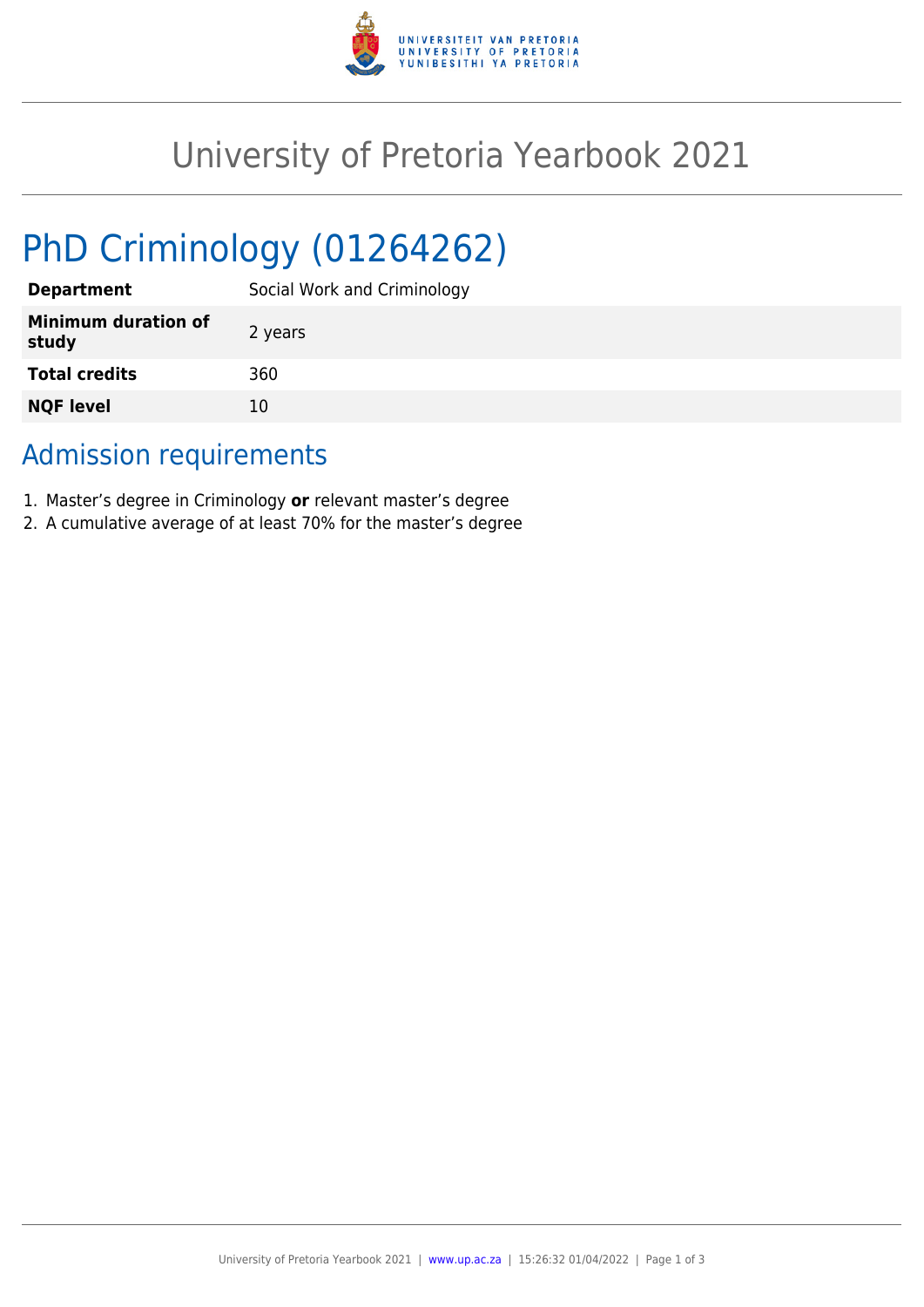

## Curriculum: Year 1

**Minimum credits: 360**

### **Core modules**

#### **Thesis: Criminology 990 (KRM 990)**

| <b>Module credits</b>         | 360.00                         |
|-------------------------------|--------------------------------|
| <b>NQF Level</b>              | 10                             |
| <b>Prerequisites</b>          | No prerequisites.              |
| <b>Language of tuition</b>    | Module is presented in English |
| <b>Department</b>             | Social Work and Criminology    |
| <b>Period of presentation</b> | Year                           |

#### **Module content**

A subject chosen by the learner is researched independently. The nature of the study should be such that a significant contribution can be made to existing scientific knowledge in the field of criminology. A comprehensive and advanced report on an approved project must be compiled. Other requirements: Expert, highly specialised and advanced research, both across the major discipline and interdisciplinary. Planning, resourcing, managing, and optimising all aspects of processes engaged in, within complex and unpredictable contexts. The utilisation of computer programmes for analysis and/or report writing is assumed as well as scientific leadership.